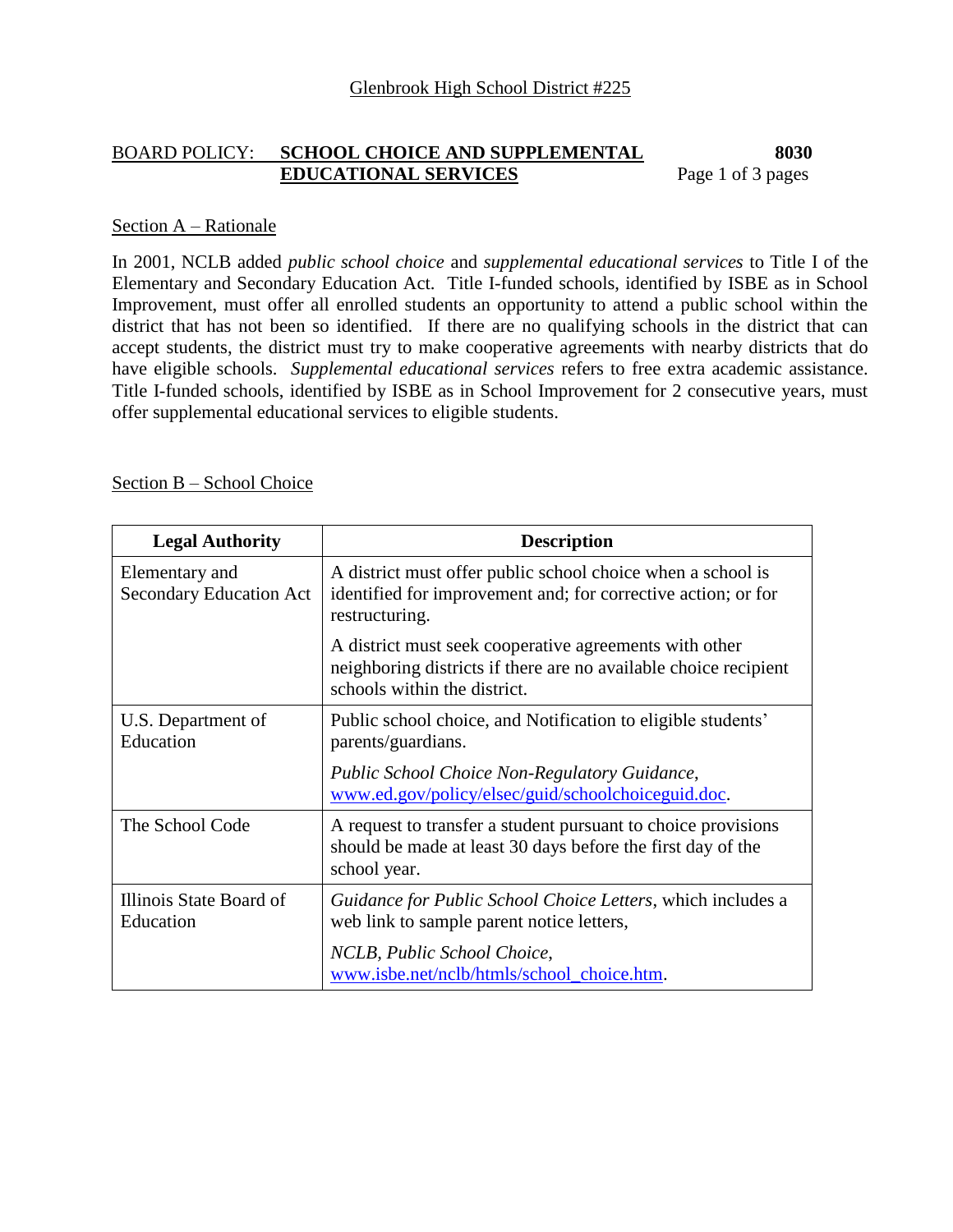## BOARD POLICY: **SCHOOL CHOICE AND SUPPLEMENTAL 8030 EDUCATIONAL SERVICES** Page 2 of 3 pages

# Section C - Supplemental Educational Services

| <b>Legal Authority</b>                              | <b>Description</b>                                                                                                                                                                                                                                                                                                                                                                                                                                                                                                   |
|-----------------------------------------------------|----------------------------------------------------------------------------------------------------------------------------------------------------------------------------------------------------------------------------------------------------------------------------------------------------------------------------------------------------------------------------------------------------------------------------------------------------------------------------------------------------------------------|
| Elementary and<br>Secondary<br><b>Education Act</b> | A district must:<br>Offer supplemental educational services when a school is<br>a.<br>identified for improvement; for corrective action; or restructuring.<br>Notify eligible students' parents/guardians of the availability of<br>$\mathbf{b}$ .<br>supplemental educational services.<br>Enter into an agreement with a provider.<br>$c_{\cdot}$<br>d. Evaluate supplemental educational services providers' services.<br>Protect the privacy of students who receive supplemental<br>e.<br>educational services. |
| U.S. Department of<br>Education                     | Supplemental educational services,<br>A district must:<br>Notify eligible students' parents/guardians.<br>a.<br>Enter into an agreement with provider(s).<br>b.<br>Evaluate supplemental educational services providers' services.<br>$\mathbf{c}$ .                                                                                                                                                                                                                                                                 |
| Illinois State Board<br>of Education                | 23 Ill. Admin. Code Part 675, Providers of Supplemental Educational<br>Services,<br>www.ilga.gov/commission/jcar/admincode/023/02300675 sections.html.<br>ISBE resources on supplemental educational services,<br>www.isbe.net/ses/html/resources.htm and<br>www.isbe.net/ses/default.htm.<br>Parent notification letters, www.isbe.net/ses/word/parent_guardian.doc.                                                                                                                                                |